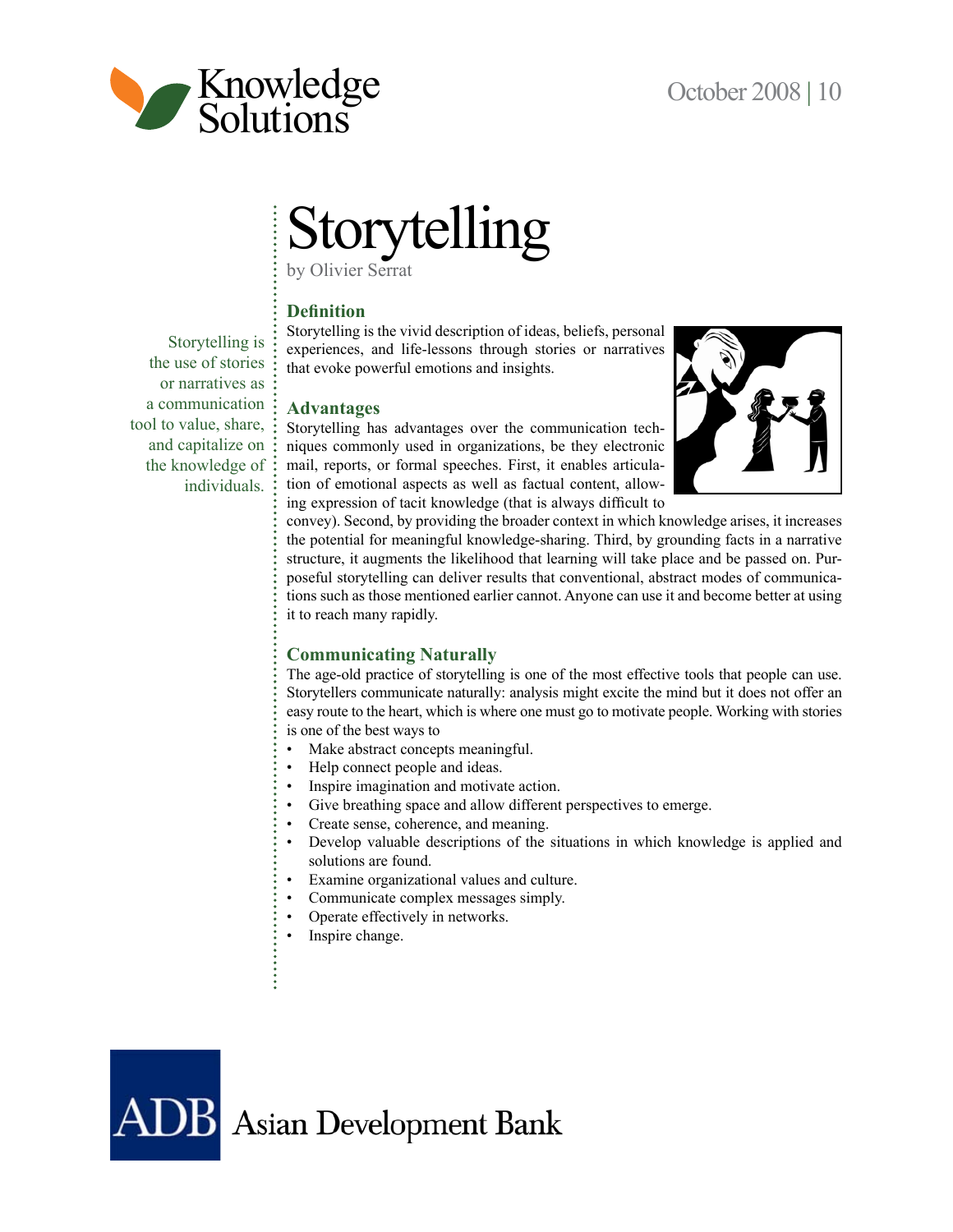

Î.

### **Table 1: The Difference Between a Report and a Story**

| <b>Version A</b>                                                                                                                                                                                                                                                                                                                                                                                                                                                                                                                                                                                                                                                                                  | <b>Version B</b>                                                                                                                                                                                                                                                                                                                                                                                                                                                                                                                                                                                                                                                                                                                                                                                                  |
|---------------------------------------------------------------------------------------------------------------------------------------------------------------------------------------------------------------------------------------------------------------------------------------------------------------------------------------------------------------------------------------------------------------------------------------------------------------------------------------------------------------------------------------------------------------------------------------------------------------------------------------------------------------------------------------------------|-------------------------------------------------------------------------------------------------------------------------------------------------------------------------------------------------------------------------------------------------------------------------------------------------------------------------------------------------------------------------------------------------------------------------------------------------------------------------------------------------------------------------------------------------------------------------------------------------------------------------------------------------------------------------------------------------------------------------------------------------------------------------------------------------------------------|
| In our evaluation of a project in Bangladesh, we noted a wide<br>variance in the competence of individual villages to develop<br>sustainable and effective solutions to problems encountered,<br>for example in replacing broken parts or developing low-cost<br>products such as new latrines. The lessons to be learned from this<br>evaluation are that we should:<br>work against over-dependence on development partners,<br>note and encourage entrepreneurial approaches to problems,<br>٠<br>identify existing and repeatable good practices,<br>٠<br>build and strengthen communication between villages to assist<br>$\bullet$<br>cross-fertilization of ideas at the grassroots level. | Bangladesh is a really impressive place in a positive sense.<br>I was in a village last year working in water and sanitation.<br>We were trying to promote the use of improved latrines, but<br>could not produce concrete slabs and rings locally for a low cost.<br>Somebody told me to visit the latrines of a lady in the village,<br>so I went along and said, "Can I see your latrines?" She had made<br>a latrine out of a clay pot with the bottom cut off. Then, with a<br>potter from the area, she developed a small local production of<br>bottomless pots, and they became the latrines. Ingenious.<br>A few weeks later I was in another village and saw a hand<br>pump; it was broken, just a small piece missing. So I said to the<br>villagers, "Why don't you repair your pump?" And they said, |

"Oh, we just wait for another donor to bring a new pump." So I said, "Why don't you visit the lady in the village over there? She

finds ways of getting things done for herself."

Source: Swiss Agency for Development and Cooperation. 2005. *[Story Guide: Building Bridges Using Narrative Techniques](www.deza.admin.ch/ressources/resource_en_155620.pdf)*. Berne. Available: [www.deza.admin.ch/ressources/resource\\_en\\_155620.pdf](www.deza.admin.ch/ressources/resource_en_155620.pdf)

| If your<br>objective is to     | You will need a story that                                                                                                                   | In telling it, you will need to                                                                                                                                                     | Your story will inspire<br>such responses as                                       |
|--------------------------------|----------------------------------------------------------------------------------------------------------------------------------------------|-------------------------------------------------------------------------------------------------------------------------------------------------------------------------------------|------------------------------------------------------------------------------------|
| Spark action                   | Describes how a successful change<br>was implemented in the past, but<br>allows listeners to imagine how it<br>might work in their situation | Avoid excessive detail that will take<br>the audience's mind off its own<br>challenge                                                                                               | "Just imagine"<br>"What if"                                                        |
| Communicate<br>who you are     | Provides audience-engaging drama<br>and reveals some strength or<br>vulnerability from your past                                             | Include meaningful details, but also<br>make sure the audience has the time<br>and inclination to hear your story                                                                   | "I didn't know that about him!"<br>"Now I see what she's driving at."              |
| Transmit values                | Feels familiar to the audience and<br>will prompt discussion about the<br>issues raised by the value being<br>promoted                       | Use believable (though perhaps<br>hypothetical) characters and<br>situations, and never forget that the<br>story must be consistent with your<br>own actions                        | "That's so right!"<br>"Why don't we do that all the time?"                         |
| Foster<br>collaboration        | Movingly recounts a situation that<br>listeners have also experienced and<br>that prompts them to share their own<br>stories about the topic | Ensure that a set agenda does not<br>squelch this swapping of stories-<br>and that you have an action plan<br>ready to tap the energy unleashed by<br>this narrative chain reaction | "That reminds me of the time that<br>$L$ .<br>"Hey, I've got a story like that."   |
| Tame the<br>grapevine          | Highlights, often through the use<br>of gentle humor, some aspect of a<br>rumor that reveals it to be untrue or<br>unlikely                  | Avoid the temptation to be mean-<br>spirited, and be sure that the rumor<br>is indeed false                                                                                         | "No kidding!"<br>"I'd never thought about it like that<br>before!"                 |
| Share knowledge                | Focuses on mistakes made and<br>shows in some detail how they were<br>corrected, with an explanation of<br>why the solution worked           | Solicit alternative—and possibly<br>better-solutions                                                                                                                                | "There but for the grace of God "<br>"Wow! We'd better watch that from<br>now on." |
| Lead people<br>into the future | Evokes the future you want to create<br>without providing excessive detail<br>that will only turn out to be wrong                            | Be sure of your storytelling skills<br>(otherwise, use a story in which the<br>past can serve as a springboard to<br>the future)                                                    | "When do we start?"<br>"Let's do it!"                                              |

### **Table 2: A Storytelling Catalogue**

Source: Steven Denning. 2004. Telling Tales. *[Harvard Business Review](www.deza.admin.ch/ressources/resource_en_155620.pdf)*. May: 122–129. Available: [www.deza.admin.ch/ressources/resource\\_](www.deza.admin.ch/ressources/resource_en_155620.pdf) [en\\_155620.pdf](www.deza.admin.ch/ressources/resource_en_155620.pdf)

÷.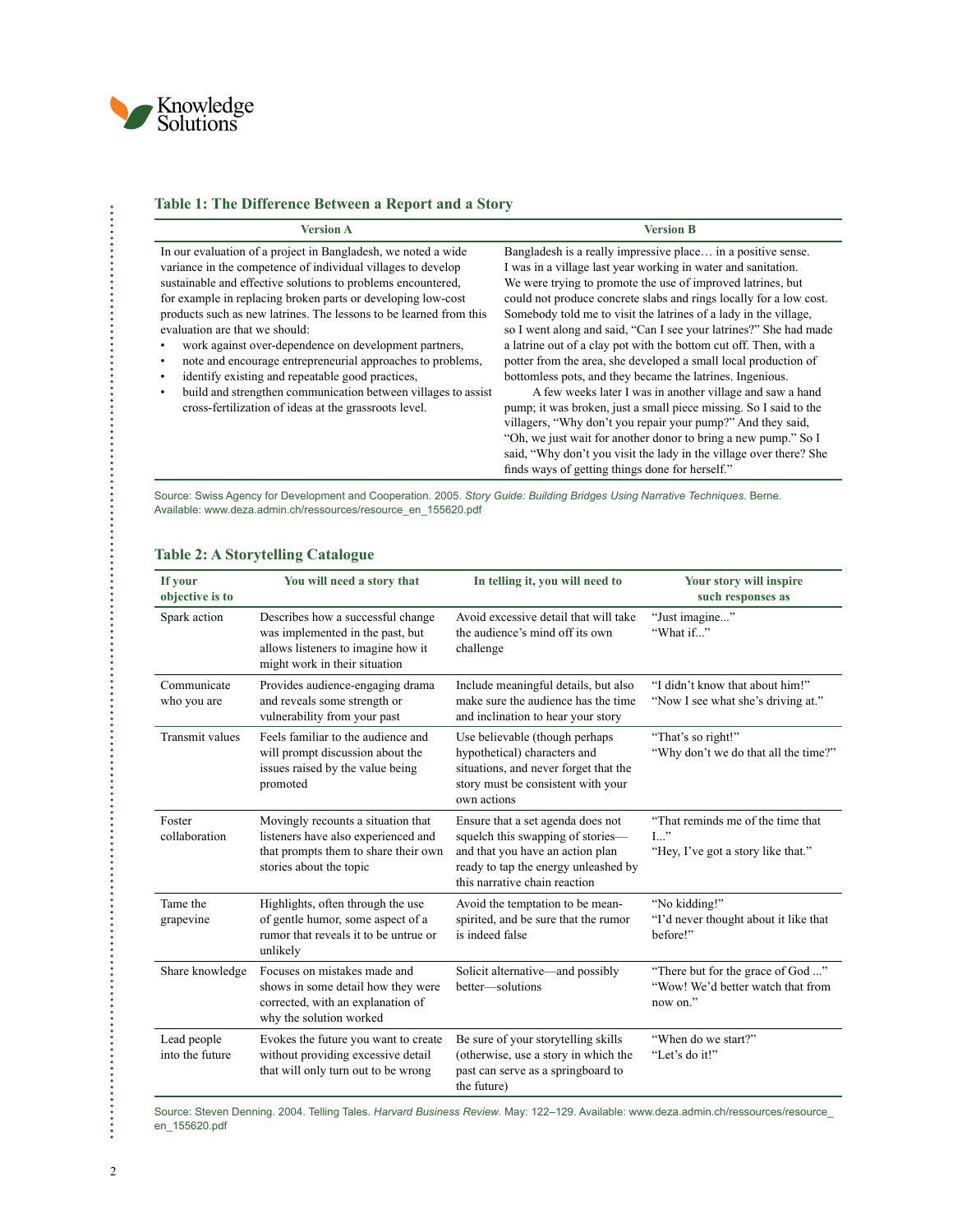| <b>Table 3: Storytelling Template for Use in Workshops</b>                                               |
|----------------------------------------------------------------------------------------------------------|
| The Title of the Story:<br>The Name of the Original Teller:<br>The Name of the Listener or Understander: |
| Landscape:<br>The scene in time (year) and space (country)                                               |
| <b>Dwelling Place:</b><br>The precise location where the action occurred                                 |
| <b>Characters:</b><br>The cast list, descriptive attributes, and roles in story                          |
| <b>Challenge:</b><br>The problem or task that triggered the action                                       |
| <b>Action:</b><br>The sequence of events before, during, and after the turning point                     |
| <b>The Turning Point:</b><br>The moment when the change happened                                         |
| <b>Resolution:</b><br>The ending, including the moral, lesson learned, or message                        |
| <b>Key Visual Hooks:</b><br>Mnemonics to help partners re-tell the story                                 |
|                                                                                                          |

Source: Adapted from Sparknow Consulting. Available:<www.sparknow.net>.

# **Applications**

Storytelling is used to identify and exchange learning episodes, explore values and inspire people toward the possibility of change, enrich quantitative information with qualitative evidence, make out connections and create common purpose, and improve the effectiveness of strategic decisions. Potential applications of stories include

- Oral histories
- Team or community-building exercises
- Workshop warm-ups
- Back-to-office reports
- Activity or project reviews
- Monitoring and evaluation systems
- **Recreation**

## **Elements of a Good Story**

Good stories are generally interesting, unusual, provocative, serious, controversial, surprising, intriguing, or inspiring. They

- Respond to demand.
- Exploit a specific opportunity.
- Include personal and human elements of experience.
- Present the point of view of someone who has been directly involved.
- Use a variety of narrative patterns for different aims.
- Achieve a balance between words from persons and statements from organizations.
- Recount a successful intervention.
- Describe an unsuccessful intervention.
- Provide a solution to both immediate and broader problems.
- Play to what is already in people's minds.
- Target people with the authority to make decisions and change things.